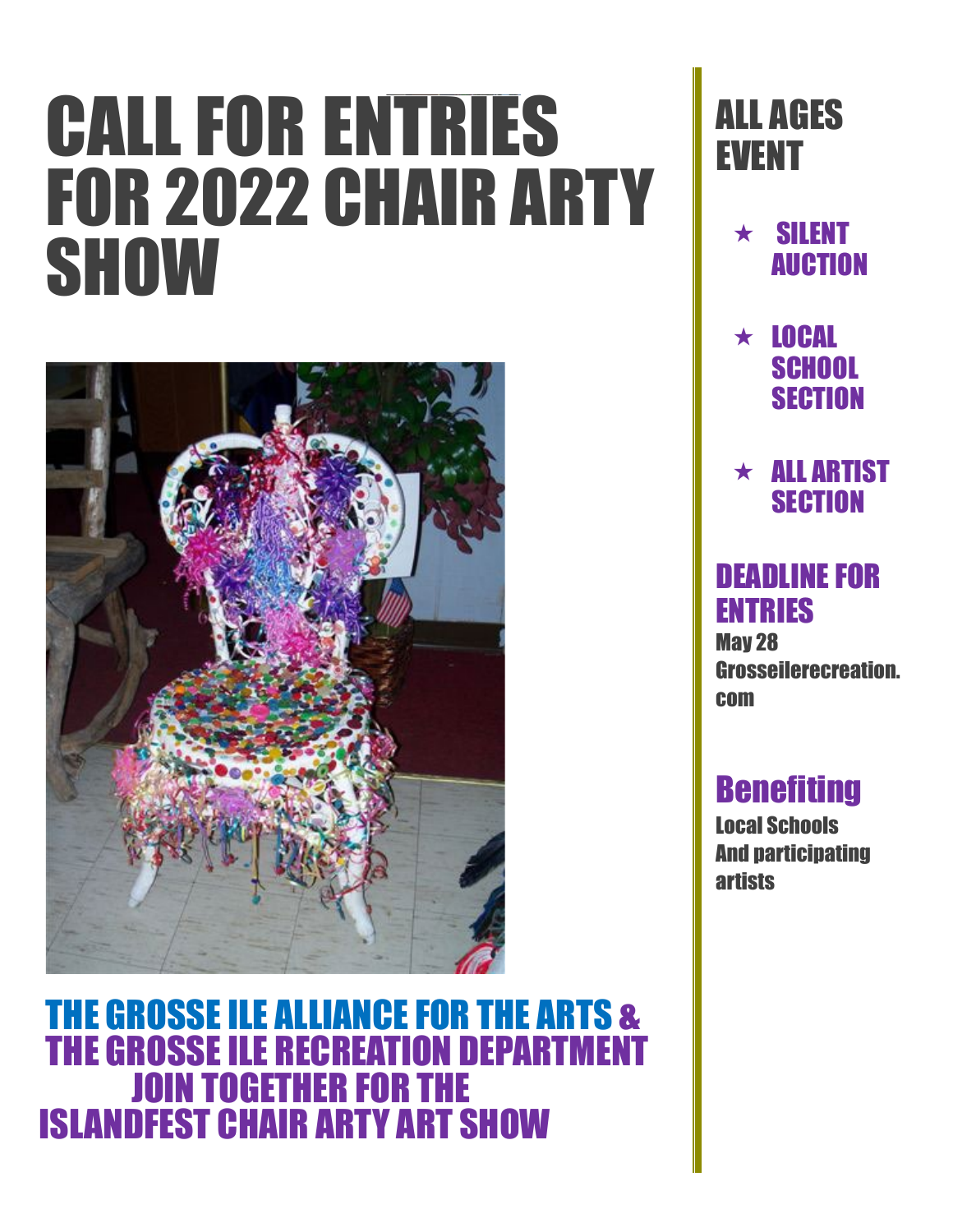### **Islandfest Chair Arty Art Show 2022 entry**

#### **Entry guidelines :**

All media are encouraged for this show. Attach labels securely to all art work.

#### **All work must be for sale:**

All prices will remain at the artist's indicated sale price on the entry form. Work must not have been previously shown at Island Fest. 30% of sales go to the GIAA.

#### **Entry Fee:**

The nonrefundable entry fee is \$15. You may enter up to 3 chairs. Online registration at www.grosseilerecreation.com

**Entry Procedure: Register online at www.grosseilerecreation.com** Before May 28, 2022

**Questions…call Sandy Bondar 734-890-1544**

**Opening of Show:** Friday, 4 p.m.

#### **Drop Off Entries:**

Thursday, June 2nd at Grosse Ile Airport, Hangar #1 between 3 and 6p.m. **If you need to schedule a different time please call Sandy Bondar 734-890-1544.**

#### **Pick up of unsold work:**

All work must be picked up on Sunday no later than 4 p.m. We have no place to put artworks for storage. If you do not pick up work on time, you are responsible to make other arrangements.

Thank you!!!!!

Kim O'Farrell *Chad Novak* Sandy Bondar